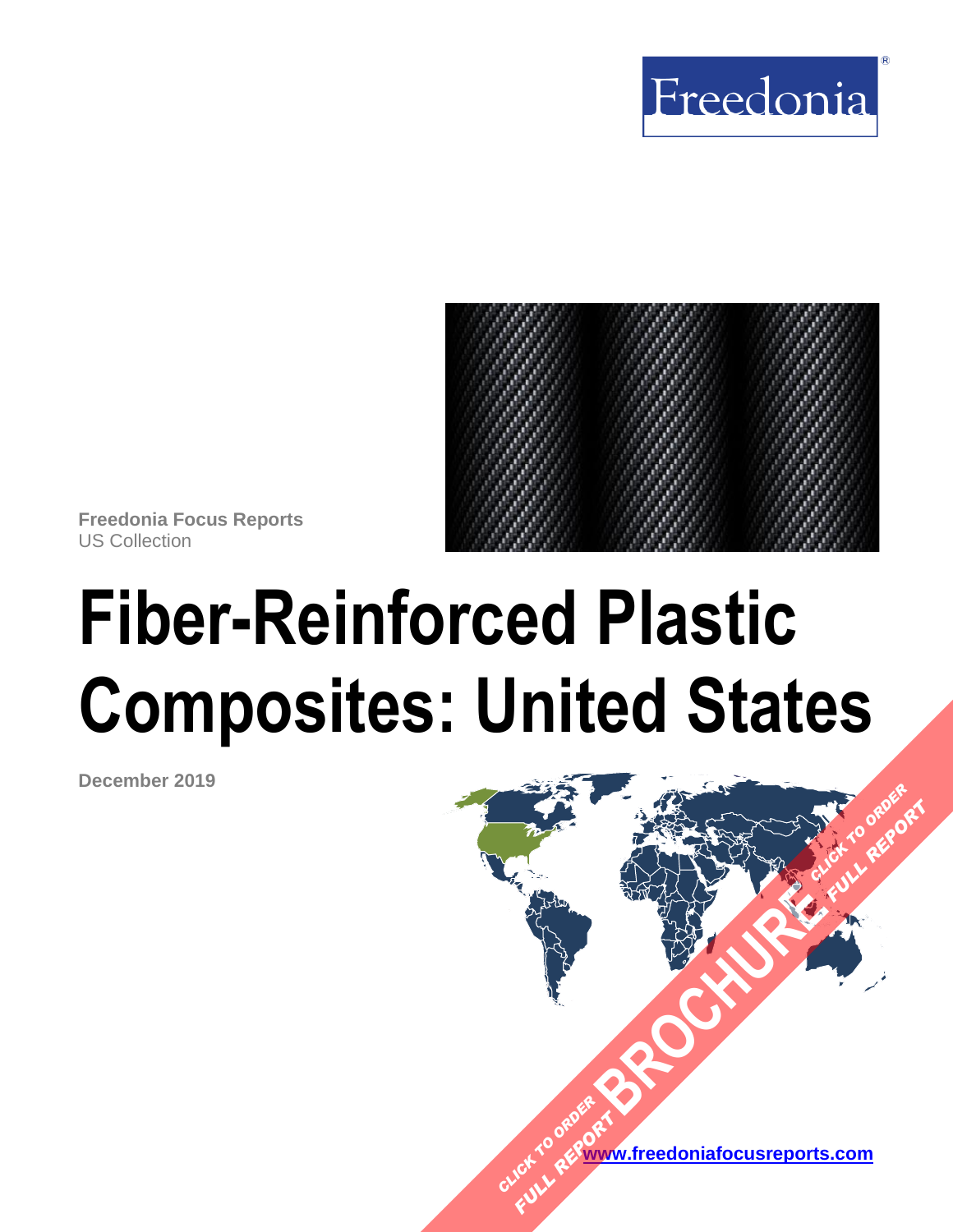# **Table of Contents**

| 1. Highlights                                 | 3              |
|-----------------------------------------------|----------------|
| 2. Market Environment                         | 4              |
| <b>Historical Trends</b>                      | 4              |
| Key Economic Indicators                       | 5              |
| <b>Competitive Materials</b>                  | 6              |
| <b>Technological Developments</b>             | $\overline{7}$ |
| <b>Environmental &amp; Regulatory Factors</b> | 9              |
| 3. Segmentation & Forecasts                   | 11             |
| Resins                                        | 11             |
| Thermoset                                     | 12             |
| Thermoplastic                                 | 13             |
| <b>Markets</b>                                | 16             |
| Construction                                  | 17             |
| <b>Motor Vehicles</b>                         | 18             |
| Marine                                        | 20             |
| <b>Computer &amp; Electronics</b>             | 21             |
| Appliances                                    | 22             |
| <b>Electrical Equipment</b>                   | 23             |
| Wind                                          | 24             |
| <b>Other Markets</b>                          | 25             |
| 4. Industry Structure                         | 27             |
| <b>Industry Characteristics</b>               | 27             |
| <b>Market Leaders</b>                         | 28             |
| Hexcel                                        | 28             |
| Solvay                                        | 29             |
| <b>Toray Industries</b>                       | 30             |
| 5. About This Report                          | 31             |
| Scope                                         | 31             |
| Sources                                       | 31             |
| <b>Industry Codes</b>                         | 32             |
| Freedonia Methodology                         | 32             |
| Resources                                     | 34             |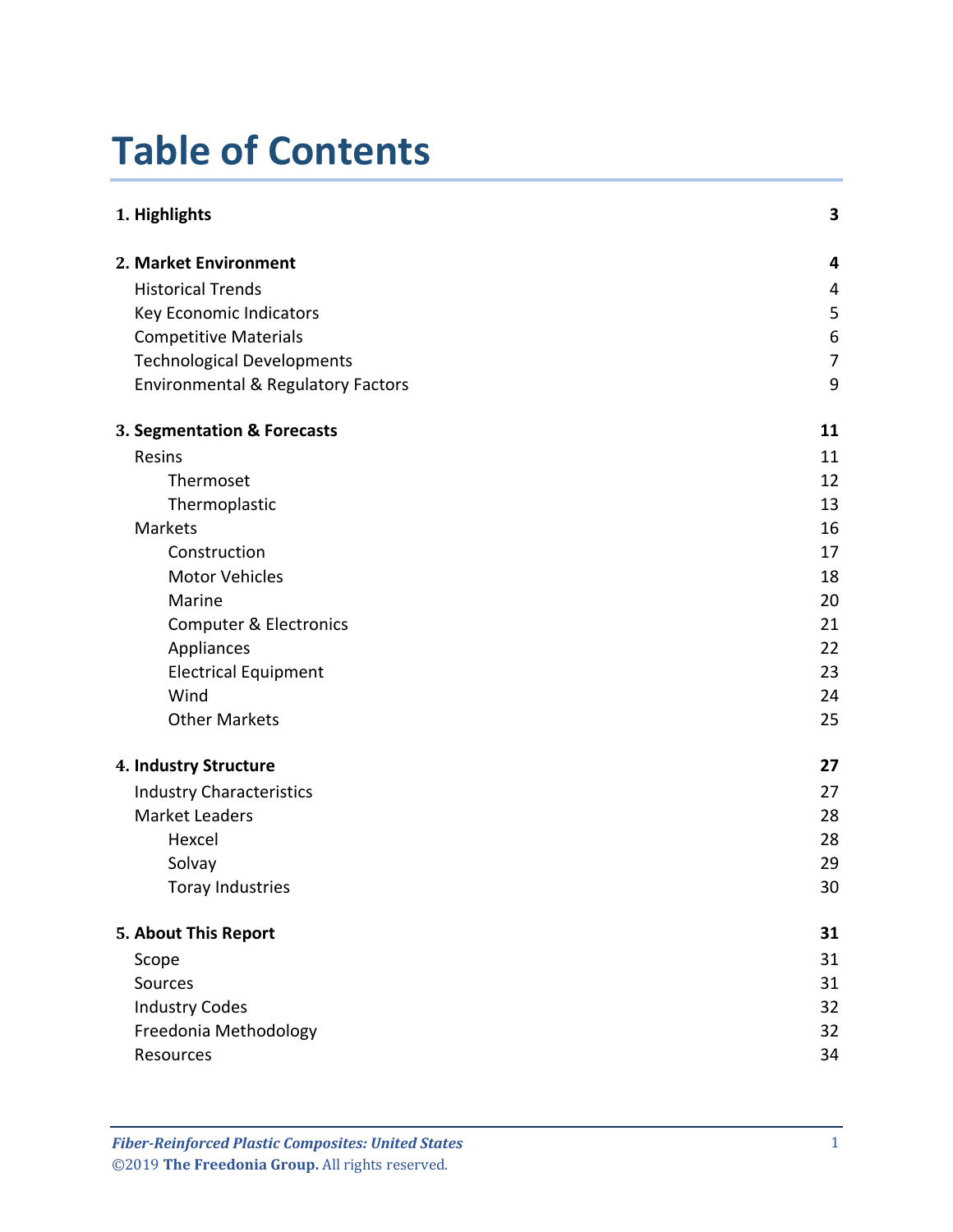# **List of Tables & Figures**

| Figure 1   Key Trends in US Fiber-Reinforced Plastic Composite Demand, 2018 - 2023          | 3  |
|---------------------------------------------------------------------------------------------|----|
| Figure 2   US Fiber-Reinforced Plastic Composite Demand Trends, 2008 - 2018                 | 4  |
| Table 1   Key Indicators for US Fiber-Reinforced Plastic Composite Demand, 2008 - 2023      |    |
| (2012US\$ bil)                                                                              | 5  |
| Figure 3   US Fiber-Reinforced Plastic Composite Demand by Resin, 2008 - 2023 (mil lbs)     | 11 |
| Table 2   US Fiber-Reinforced Plastic Composite Demand by Resin, 2008 - 2023 (mil lbs)      | 11 |
| Figure 4   US Fiber-Reinforced Plastic Composite Demand by Resin, 2008 - 2023 (%)           | 15 |
| Figure 5   US Fiber-Reinforced Plastic Composite Demand by Market, 2008 - 2023 (mil lbs)    | 16 |
| Table 3   US Fiber-Reinforced Plastic Composite Demand by Market, 2008 - 2023 (mil lbs)     | 16 |
| Figure 6   US Fiber-Reinforced Plastic Composite Demand by Market Performance Index         |    |
| $(2008=100)$                                                                                | 17 |
| Figure 7   US Construction FRP Demand w/ Building Construction Expenditures, 2008 - 2023    | 18 |
| Figure 8   US Motor Vehicle FRP Demand w/ Motor Vehicle Production, 2008 - 2023             | 19 |
| Figure 9   US Fiber-Reinforced Plastic Composite Demand by Market, 2008 - 2023 (%)          | 26 |
| Table 4   Leading Suppliers to the US Fiber-Reinforced Plastic Composite Market by Activity | 28 |
| Table 5   NAICS & SIC Codes Related to Fiber-Reinforced Plastic Composites                  | 32 |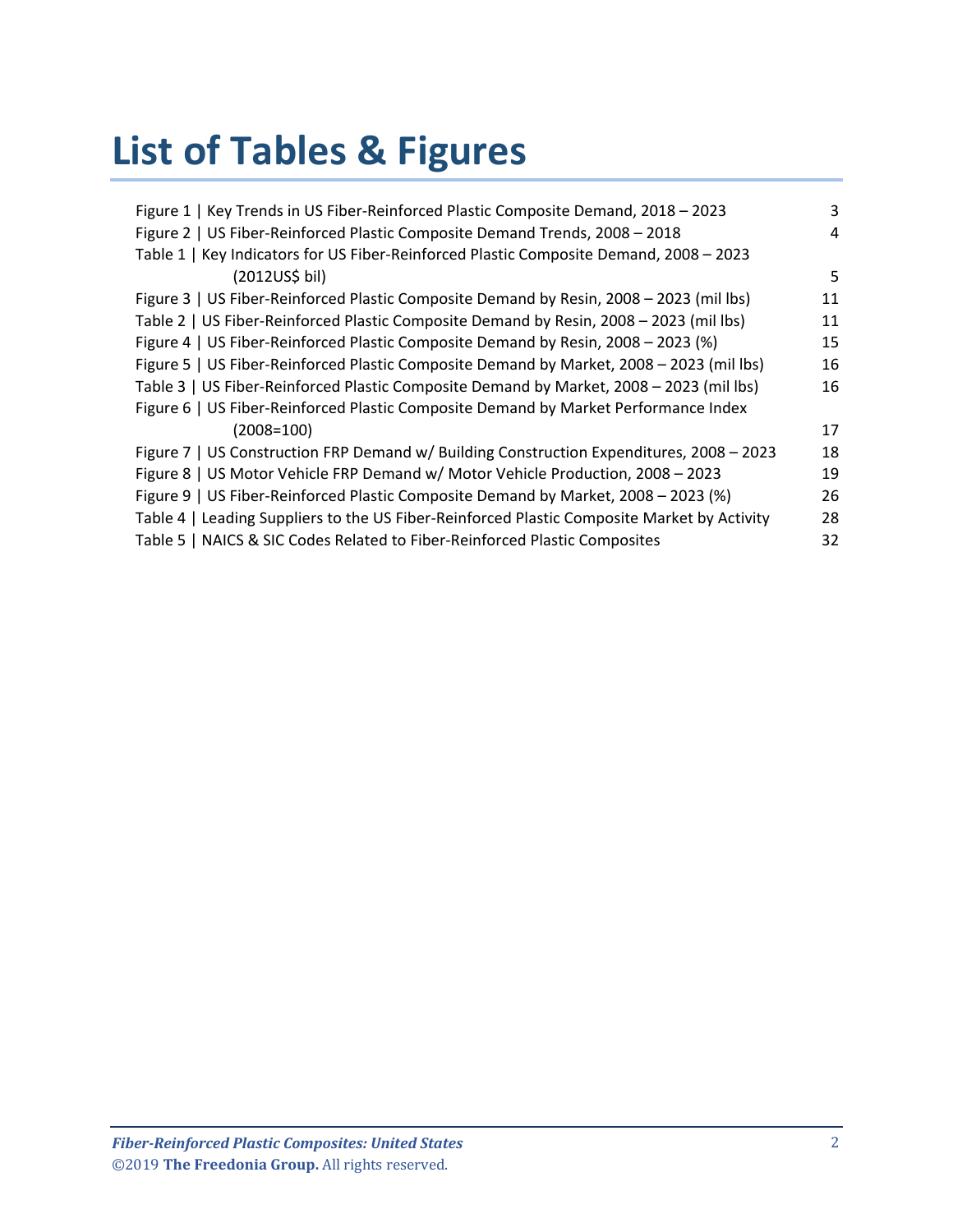# <span id="page-3-0"></span>**About This Report**

# <span id="page-3-1"></span>**Scope**

This report forecasts to 2023 US fiber-reinforced plastic (FRP) composites demand in pounds. Total demand is segmented by resin in terms of:

- thermoset
- thermoplastic

Total demand is also segmented by market as follows:

- construction
- motor vehicles
- marine
- computer and electronic
- appliances
- electrical equipment
- wind
- other markets such as aerospace equipment, consumer durables, and medical devices

To illustrate historical trends, total demand and the various segments are provided in annual series from 2008 to 2018.

As defined in this report, reinforced plastics are combinations of polymer resins and reinforcing fibers, including short fibers, chopped fibers, and fabric reinforcements. Data in this report include the weight of the basic resins, the reinforcing fibers, and other fillers or additives. The words "fiber-reinforced plastic composites", "reinforced plastics", and "composites" are used synonymously. Both captive and merchant consumption are included in the data.

Key macroeconomic indicators are also provided with quantified trends. Other various topics, including profiles of pertinent leading companies, are covered in this report. A full outline of report items by page is available in the Table of Contents.

## <span id="page-3-2"></span>**Sources**

*Fiber-Reinforced Plastic Composites: United States* (FF55051) represents the synthesis and analysis of data from various secondary, macroeconomic, and demographic sources, such as:

• firms participating in the industry, and their suppliers and customers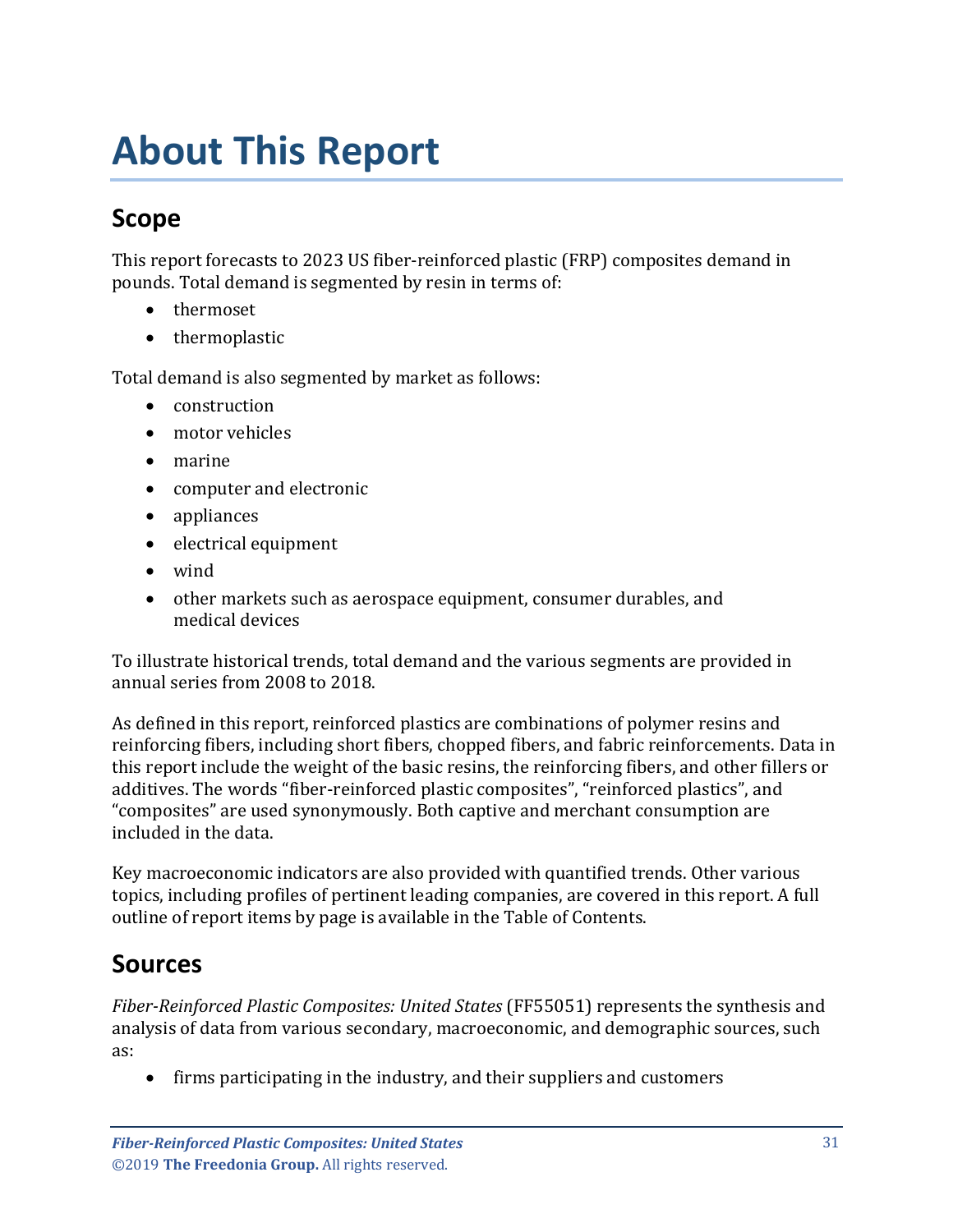#### **About This Report**

- government/public agencies
- intergovernmental and non-governmental organizations
- trade associations and their publications
- the business and trade press
- indicator forecasts by The Freedonia Group
- the findings of other reports and studies by The Freedonia Group

Specific sources and additional resources are listed in the Resources section of this publication for reference and to facilitate further research.

# <span id="page-4-0"></span>**Industry Codes**

<span id="page-4-2"></span>

| Table 5   NAICS & SIC Codes Related to Fiber-Reinforced Plastic Composites |                                 |            |                                           |  |
|----------------------------------------------------------------------------|---------------------------------|------------|-------------------------------------------|--|
| <b>NAICS/SCIAN 2017</b>                                                    |                                 | <b>SIC</b> |                                           |  |
| North American Industry Classification System                              |                                 |            | <b>Standard Industrial Classification</b> |  |
| 325211                                                                     | Plastics Material and Resin Mfg | 2821       | <b>Plastics Materials and Resins</b>      |  |

Source: US Census Bureau

# <span id="page-4-1"></span>**Freedonia Methodology**

The Freedonia Group, a subsidiary of MarketResearch.com, has been in business for more than 30 years and in that time has developed a comprehensive approach to data analysis that takes into account the variety of industries covered and the evolving needs of our customers.

Every industry presents different challenges in market sizing and forecasting, and this requires flexibility in methodology and approach. Freedonia methodology integrates a variety of quantitative and qualitative techniques to present the best overall picture of a market's current position as well as its future outlook: When published data are available, we make sure they are correct and representative of reality. We understand that published data often have flaws either in scope or quality, and adjustments are made accordingly. Where no data are available, we use various methodologies to develop market sizing (both top-down and bottom-up) and then triangulate those results to come up with the most accurate data series possible. Regardless of approach, we also talk to industry participants to verify both historical perspective and future growth opportunities.

Methods used in the preparation of Freedonia market research include, but are not limited to, the following activities: comprehensive data mining and evaluation, primary research, consensus forecasting and analysis, ratio analysis using key indicators, regression analysis, end use growth indices and intensity factors, purchase power parity adjustments for global data, consumer and end user surveys, market share and corporate sales analysis, product lifespan analysis, product or market life cycle analysis, graphical data modeling, long-term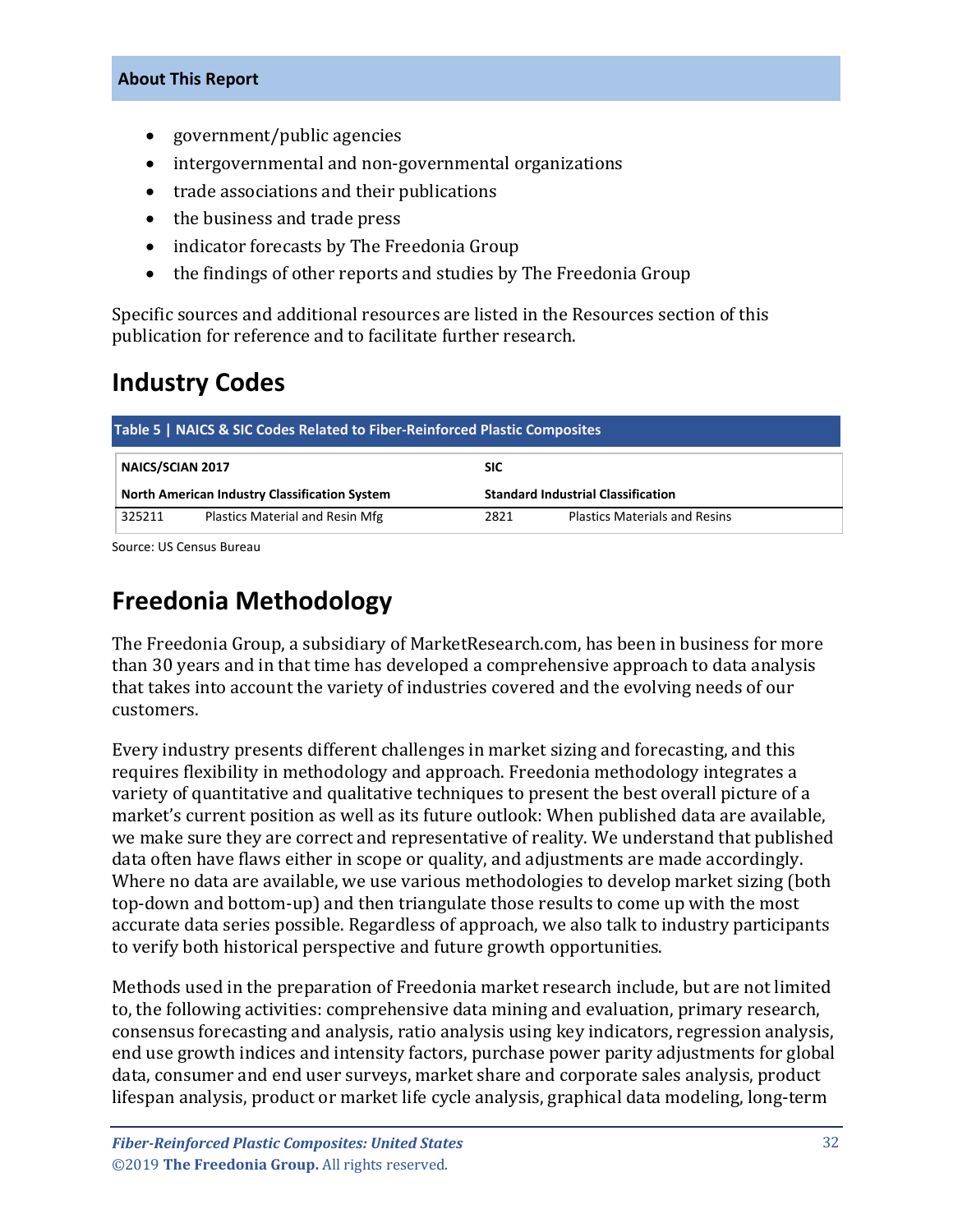historical trend analysis, bottom-up and top-down demand modeling, and comparative market size ranking.

Freedonia quantifies trends in various measures of growth and volatility. Growth (or decline) expressed as an average annual growth rate (AAGR) is the least squares growth rate, which takes into account all available datapoints over a period. The volatility of datapoints around a least squares growth trend over time is expressed via the coefficient of determination, or  $r^2$ . The most stable data series relative to the trend carries an  $r^2$  value of 1.0; the most volatile – 0.0. Growth calculated as a compound annual growth rate (CAGR) employs, by definition, only the first and last datapoints over a period. The CAGR is used to describe forecast growth, defined as the expected trend beginning in the base year and ending in the forecast year. Readers are encouraged to consider historical volatility when assessing particular annual values along the forecast trend, including in the forecast year.

# **Copyright & Licensing**

The full report is protected by copyright laws of the United States of America and international treaties. The entire contents of the publication are copyrighted by The Freedonia Group.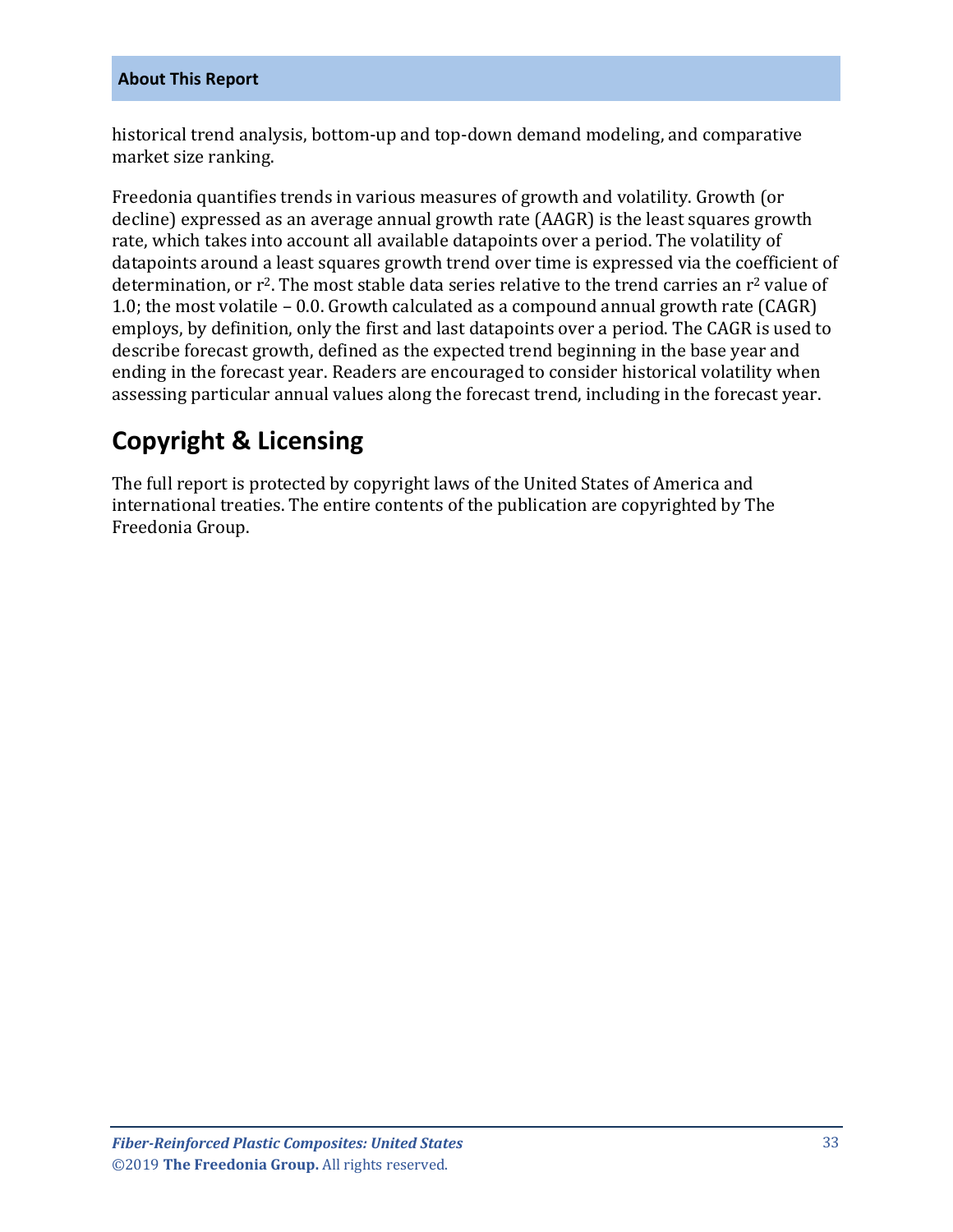## <span id="page-6-0"></span>**Resources**

#### **The Freedonia Group**

### **[Freedonia Industry Studies](http://www.freedoniagroup.com/Home.aspx?ReferrerId=FL-Focus)**

 *[Global Housing](http://www.freedoniagroup.com/DocumentDetails.aspx?ReferrerId=FL-FOCUS&studyid=3752) [Global Plastic Caps & Closures Market](http://www.freedoniagroup.com/DocumentDetails.aspx?ReferrerId=FL-FOCUS&studyid=3595) [Global Plastics Processing Machinery](http://www.freedoniagroup.com/DocumentDetails.aspx?ReferrerId=FL-FOCUS&studyid=3603) [Global Plumbing Fixtures & Fittings Market](http://www.freedoniagroup.com/DocumentDetails.aspx?ReferrerId=FL-FOCUS&studyid=3582) [Global Silicones](http://www.freedoniagroup.com/DocumentDetails.aspx?ReferrerId=FL-FOCUS&studyid=3763) Global [Thermoplastic Elastomers Market](http://www.freedoniagroup.com/DocumentDetails.aspx?ReferrerId=FL-FOCUS&studyid=3633) [Global 3D Printing Markets](http://www.freedoniagroup.com/DocumentDetails.aspx?ReferrerId=FL-FOCUS&studyid=3579) Mo [ulding & Trim in the US](http://www.freedoniagroup.com/DocumentDetails.aspx?ReferrerId=FL-FOCUS&studyid=3617) [North America Automotive Aftermarket](http://www.freedoniagroup.com/DocumentDetails.aspx?ReferrerId=FL-FOCUS&studyid=3577) [Pipe: Products & Markets](http://www.freedoniagroup.com/DocumentDetails.aspx?ReferrerId=FL-FOCUS&studyid=3675) [Windows & Doors](http://www.freedoniagroup.com/DocumentDetails.aspx?ReferrerId=FL-FOCUS&studyid=3726)*

#### **[Freedonia Focus Reports](https://www.freedoniafocusreports.com/redirect.asp?progid=89534&url=/)**

 *[Construction: United States](https://www.freedoniafocusreports.com/Construction-United-States-FF60054/?progid=89534) [Electronic Components: United States](https://www.freedoniafocusreports.com/Electronic-Components-United-States-FF80018/?progid=89534) [Motor Vehicles: United](https://www.freedoniafocusreports.com/Motor-Vehicles-United-States-FF85029/?progid=89534) States [Plastic Foams: United States](https://www.freedoniafocusreports.com/Plastic-Foams-United-States-FF55013/?progid=89534) [Plastics Processing Machinery: United States](https://www.freedoniafocusreports.com/Plastics-Processing-Machinery-United-States-FF75024/?progid=89534) [Polyethylene: United States](https://www.freedoniafocusreports.com/Polyethylene-United-States-FF55017/?progid=89534) [Polypropylene: United States](https://www.freedoniafocusreports.com/Polypropylene-United-States-FF55018/?progid=89534) [Polystyrene: United States](https://www.freedoniafocusreports.com/Polystyrene-United-States-FF55043/?progid=89534) [Polyvinyl Chloride: United States](https://www.freedoniafocusreports.com/Polyvinyl-Chloride-United-States-FF55020/?progid=89534) [Small Kitchen Appliances: United States](https://www.freedoniafocusreports.com/Small-Kitchen-Appliances-United-States-FF90029/?progid=89534) [Thermoplastic Resins: United States](https://www.freedoniafocusreports.com/Thermoplastic-Resins-United-States-FF55046/?progid=89534)* **Fr [veedonia Custom Researc](http://www.freedoniagroup.com/CustomResearch.aspx?ReferrerId=FL-Focus) h**

## **Trade Publications**

*Chemical Week Composites Manufacturing CompositesWorld ICIS Chemical Business JEC Composites Plastics News Plastics Technology PlasticsToday Reinforced Plastics*